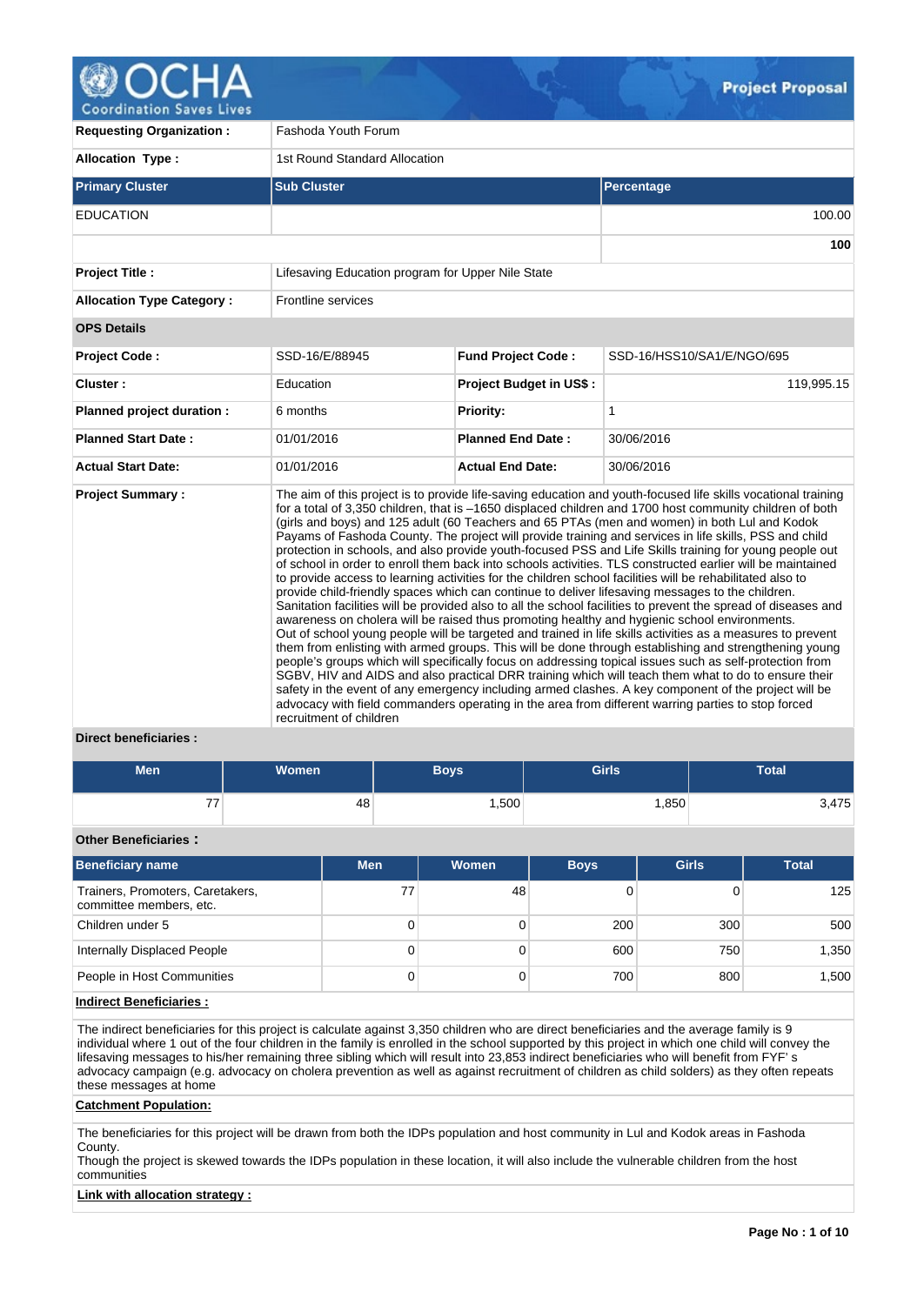The Education Cluster strategies 2016 is focus on the first HRP strategic objective of saving lives and alleviating suffering through safe access to services with dignity of children and young people displaced by recent large scale conflicts, and increasing the protective quality of existing education services in those areas where highly vulnerable girls and boys are arriving, with particular focus on children requiring specialized attention to their psycho social needs, in order to access and benefit from the education and other services. In this proposal FYF is responding to the strategic priorities of the Education Cluster to intervene in Wau Shilluk, Lul and Kodok areas which are among the prioritized areas by the education cluster for 2016 education intervention. The conflict disrupted children's education learning activities and as a result children have become more vulnerable and expose to a very dangerous environment of different sort of child abuses. FYF is aiming at providing psycho social support, child protection in schools and youth-focused lifesaving skills in Wau Shilluk, Lul and Kodok to combat the effects of the conflict on children

#### **Sub-Grants to Implementing Partners :**

| <b>Partner Name</b>                                   | <b>Partner Type</b> | <b>Budget in US\$</b>       |
|-------------------------------------------------------|---------------------|-----------------------------|
|                                                       |                     |                             |
| Other funding secured for the same project (to date): |                     |                             |
| <b>Other Funding Source</b>                           |                     | <b>Other Funding Amount</b> |

# **Organization focal point :**

| <b>Name</b>        | <b>Title</b>           | <b>Email</b>          | <b>IPhone</b> |
|--------------------|------------------------|-----------------------|---------------|
|                    |                        |                       |               |
| John Oyech Lwong   | Executive director     | oyeejo@gmail.com      | 0955137924    |
| Joseph Kilimo Yego | <b>Project Manager</b> | lokapel1964@gmail.com | 0956167873    |

#### **BACKGROUND**

#### **1. Humanitarian context analysis**

The continue aggressions and attacks on the civilian positions in Fashoda County in Kodok Town and Lul areas in particular by the warring parties has left a trail of destruction in all aspect of life for the inhabitants of Fashoda county. The first fighting in Malakal South of Kodok on 24 December 2013 and the subsequence rising of insecurity in Fashoda County have contributed to deteriorating conditions that are further impacted by the reduced number of many international relief workers in the area resulting into closure of all humanitarian activities in the County including the education activities.

IDPs and the host Communities in both Lul and Kodok areas have limited capacity to respond to the increasing frequency of shocks associated with armed conflict which has been historically a major issue in Upper Nile State. Fashoda Youth Forum conducted rapid assessment in Kodok and Lul on 31st March and 1st April and 10th and 11th April 2014. Local RRC officials, village chief, elders, displaced people and host communities were consulted during the assessment. According to RRC office, there are around 100,000 IDPs in Fashoda County. It is difficult to get accurate number but after consultation with various sources, the assessment team estimates that there are at least 36,000 IDPs in Kodok and Lul. Of them, 28500 in Kodok and 7500 in Lul. These numbers were based on WFP sources and the Payam administrator respectively. Most IDPs in both places are staying with host communities. Others are staying in schools, healthcare centers and church compounds, abundant buildings, open places and under trees

There has been frequent attack with gunship in the area on the civilian positions that always sent the IDPs and the host population running into the bushes for their safety. The vulnerability of population exposed to conflict is multidimensional for the communities which has limited access to basic services, such as health, water and education. Individualized family movement out of Malakal PoC into the areas of Lul and Kodok in the recent past as resulted in the increase need for protective and quality provision of education services in those areas where highly vulnerable girls and boys had arrived without particular focus on their required specialized attention to psycho social needs, in order for them to access and benefit from the education and other services

As a result, young people are denied their rights to achieve their full potential and are trapped in situations of poverty, discrimination and conflict. Access to quality education and learning through formal schooling and alternative education opportunities helps build resilience for children and youth and provides them with stability, structure, and hope for the future. Safe education spaces provide protection from exploitation and harm, especially for girls. The provision of lifesaving Education through equitable quality education and investment in teachers are important conditions for Lul and Kodok to recover from this crisis. Children, youth, parents and communities in crisis situations consistently list education as a high priority in this area when our field staffs conduct informal survey on the public opinion on what do they regard as a lifesaving activities for their children

## **2. Needs assessment**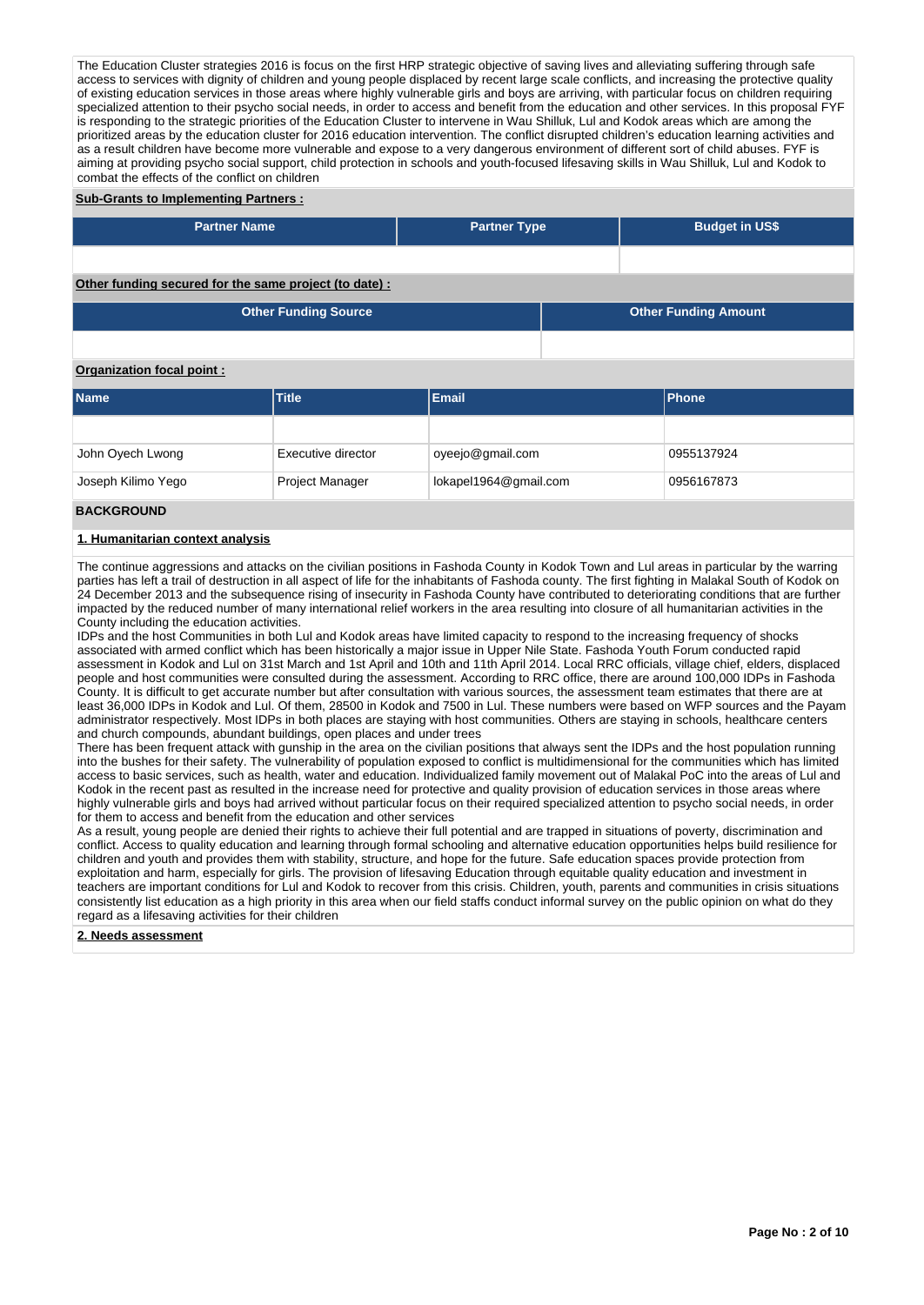Fashoda County is one of the worst areas affected by these conflicts in Upper Nile State. Having been blackout of humanitarian intervention since the war broke out in South Sudan in 2013. The recent access of some of the humanitarian Aid workers into the county has given hope to the desperate host and IDP populations, however the education intervention has remain a challenge. There is a critical need for education in emergency in this county of Fashoda in which for almost two years there were no education activities. Exposure to armed conflict and lack of education and other services has exposed thousands of children to life-threatening risks, in particular at a very dangerous risk of sexual exploitation for girls and child soldiers' recruitment for boys. FYF estimates a need for intervention for the children under 5 from both the IDPs and the host communities in Lul Payam: 2,000 boys, 1,080 girls, and in Kodok Payam: 3,000 boys, 2,920 girls and for the children above 5 from both the host and IDP communities in Lul 3,200 and in Kodok 4,300 respectively. Out of the above and IDP communities in Lul 3,200 and in Kodok 4,300 respectively. Out of the above mention numbers FYF will be targeting 3,350 children in both Lul and Kodok areas. FYF in strong collaboration with other clusters as WASH, Child Protection sub -clusters, FYF will provide life sustaining education in emergency for the children who are suffering in Fashoda County due to the ongoing arms conflict in those areas. In particular during these emergencies women and children, especially girls, become more vulnerable to physical and psychological harm. Girls also face greater challenges due to cultural and social practices that constitute barriers to access education; the GER for males is 20% higher than for female and this is indicative of a significant gender disparity in access to school (EMIS, 2012). Child development in the early years is critical for overall human development. Disruption of daily life leads to the lack of opportunity for children to play and interact with peers and caregivers. All these factors can undermine the young child physically, cognitive, emotional and social development. illiteracy in South Sudan becoming the main concern of everybody and in this current conflict young children are being denied education opportunity at their earlier years in their life and that is why they end up getting marriage at a very tender age. The propose project aims at integrating CP and EiE by providing psycho-social support, lifesaving messages and youth-focused vocational life skills training, provide education access and create conducive and protected learning environments by constructing temporary learning spaces with local materials linked with basic separated sanitation facilities and rehabilitate damaged classrooms which has been destroyed during the fighting

#### **3. Description Of Beneficiaries**

The total number of direct beneficiaries for this project is 3,350 children, and 125 adult

□ 1650 displaced children and

- □ 1700 host community children of both (girls and boys)
- □ and (60 Teachers and 65 PTAs (men and women)

#### **4. Grant Request Justification**

Fashoda Youth Forum (FYF) is a national NGO registered in the Republic of South Sudan. FYF is an active member of the Education Cluster, it has a project in OPS, and has technical capacity with 7 staffs in both Wau Shilluk and Kodok Town including education coordinator in Malakal PoC which are experts in Provision of Education in Emergency. FYF has established policies and systems in finance and human resources with field present in both Panyikang, Makal (Wau Shilluk) and Fashoda Counties respectively. FYF has a good track record in its previous grants of different sizes it has managed from different institutions of both UN agencies and International NGOs including recently 205,000 USD from CHF SA2 for education in emergency in Panyikang and Makal (Wau Shilluk) Counties for 6 months in 2015 With a deep root within the communities in the areas of our operation, FYF has more advantage of access into those areas compared to other NGOs in the country. Since it is being managed and run by the local people with full knowledge of the cultural and the social behavior of the communities in the areas of operation

#### **5. Complementarity**

The proposed project will build on the previous work that the organization has in other areas neighboring Fashoda County such has the EiE project intervention in Wau Shilluk with funding support UNICEF in 2014 and the CHF SA2 of 2015 in Panyikang County and Ogod Payam (adjacent to Wau Shilluk Center) of Makal County. The project will also build on other resources (including infrastructure and previously trained staff members) to continue to deliver services for children and quickly kick start the project. The funding will continue capacitating the teachers and PTAs in the area to effectively deliver the much needed education service for the affected population. Important lessons learnt during the implementation of the UNICEF PCA and CHF SA2 2015 will also be taken on board during the implementation of this project. The project will work closely with WASH, Nutrition and Health Clusters to re-enforce key lifesaving messages especially around cholera. In addition to this the project will work with the local authorities to complement their activities and to help build their capacity so as to continue with education activities even when the funding ended

# **LOGICAL FRAMEWORK**

#### **Overall project objective**

The overall objective of this project is to increase access to protective education build by providing psycho-social recovery, life-saving messages and youth-focused life skills training to protect and uphold the rights of children and youth to education in situations of conflict and emergencies, with particular emphasis on marginalized groups including internally displaced populations, girls, and children and youth with disabilities and to improve physical access and quality education and learning through alternative education opportunities to helps build resilience for children and youth and provides them with stability, structure, and hope for the future by June 2016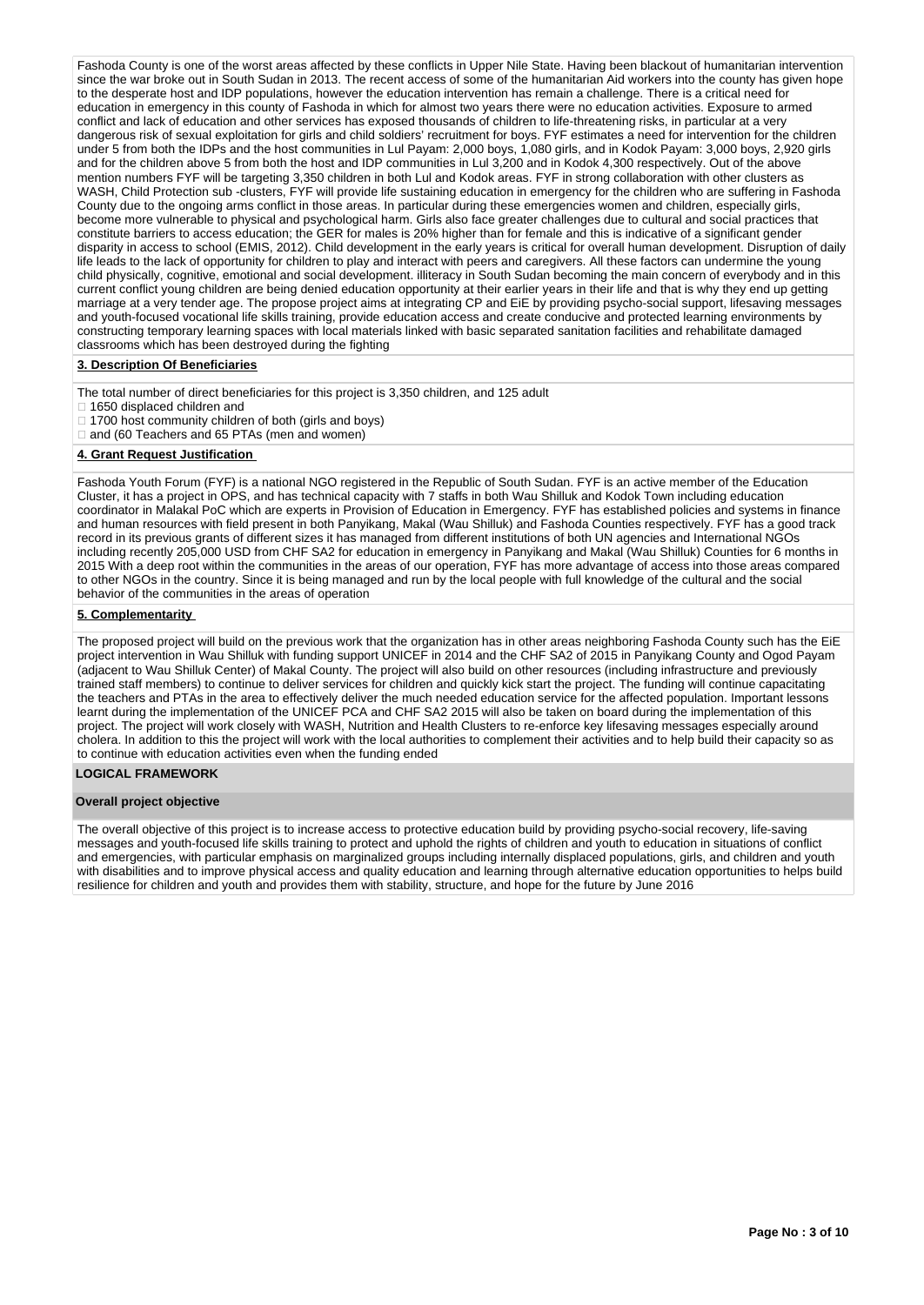| <b>EDUCATION</b>                                                                                                                                                                |                                                                                                                   |                                 |  |  |  |  |  |  |  |
|---------------------------------------------------------------------------------------------------------------------------------------------------------------------------------|-------------------------------------------------------------------------------------------------------------------|---------------------------------|--|--|--|--|--|--|--|
| <b>Cluster objectives</b>                                                                                                                                                       | <b>Strategic Response Plan (SRP) objectives</b>                                                                   | <b>Percentage of activities</b> |  |  |  |  |  |  |  |
| CO1: Conflict-affected children and young<br>people are protected through access to safe<br>and secure learning environments                                                    | HRP 2016 SO1: Save lives and alleviate<br>suffering through safe access to services and<br>resources with dignity | 60                              |  |  |  |  |  |  |  |
| CO2: Conflict-affected children and young<br>people's psychosocial recovery and cognitive<br>development are strengthened through<br>Education in Emergency, inclusive of basic | HRP 2016 SO1: Save lives and alleviate<br>suffering through safe access to services and<br>resources with dignity | 40                              |  |  |  |  |  |  |  |

**Contribution to Cluster/Sector Objectives :** Contribution to Cluster/Sector Objectives). To provide access to the protected learning environment for the children and young people in the conflict-affected Lul and Kodok Payams, through mobilize and training of teachers and PTA members and provision of Psycho-social recovery, strengthening cognitive development through EiE inclusive of basic education vocational training and life skills and fencing of schools compounds by June 2016

#### **Outcome 1**

60 Teachers/volunteers educators ( 20 women and 40 men) and 65 PTA (40 men and 25 women) train on PSS, life saving messages, DRR management in school and assumed special responsibilities for identifying and supporting children at risk to access education and PSS activities offered and refer to other services in the area and provide Psycho-social support, life saving messages, child protection to the children in schools by June 2016

# **Output 1.1**

#### **Description**

Mobilize and train 60 teachers on PSS, life saving messages, child protection and DRR management in school

#### **Assumptions & Risks**

Teachers mobilization will be done in a way that will attract them to commit themselves for the future of their own children and the community they are serving

# **Activities**

#### **Activity 1.1.1**

Teachers mobilization, selection and registration

education, vocational training and life skills

#### **Activity 1.1.2**

Training of 60 teachers (40 men and 20 women) in both Lul and Kodok on PSS, life saving messages, child protection and DRR management in school

#### **Indicators**

|                 |                  |                                                   | <b>End cycle beneficiaries</b> |                                     |  |  | End<br>cycle |
|-----------------|------------------|---------------------------------------------------|--------------------------------|-------------------------------------|--|--|--------------|
| Code            | Cluster          | <b>Indicator</b>                                  |                                | Men   Women   Boys   Girls   Target |  |  |              |
| Indicator 1.1.1 | <b>EDUCATION</b> | Frontline # of teachers trained in EiE Curriculum | 40                             | 20                                  |  |  | 60           |

**Means of Verification :** Training report and the list of the attendance

# **Output 1.2**

# **Description**

Mobilize and train 65 PTA members on school administration, DRR and school management to fully function as child protection live saving messages clubs as well as taking a managerial role in school management and its administration

# **Assumptions & Risks**

PTA group which already in existance in the area will be strengthen to take an active role in the administration and management of the schools and TLS facilities

# **Activities**

# **Activity 1.2.1**

Training of 65 PTA member (25 women and 40 men) in both Lul and Kodok Payams on DRR, school administration and management **Activity 1.2.2** 

Establish PTAs in where there is non existing to assist with school management and administration and the roll out of different school based program

# **Indicators**

|                 |                  |                                                  | <b>End cycle beneficiaries</b> | End<br>cycle                      |  |    |
|-----------------|------------------|--------------------------------------------------|--------------------------------|-----------------------------------|--|----|
| Code            | <b>Cluster</b>   | <b>Indicator</b>                                 |                                | Men   Women  Boys  Girls   Target |  |    |
| Indicator 1.2.1 | <b>EDUCATION</b> | Frontline # of PTA trained in life-saving skills | 40                             | 25                                |  | 65 |
|                 |                  |                                                  |                                |                                   |  |    |

**Means of Verification :** Training report and attendance list of participants

# **Outcome 2**

Mobilize and register 11,150 children (5,000 boys and 6,150 girls) including young people at risk of engaging in violence and conflict to go back to classes and provide them with psycho-social support, life saving messages, child protection in school

#### **Output 2.1**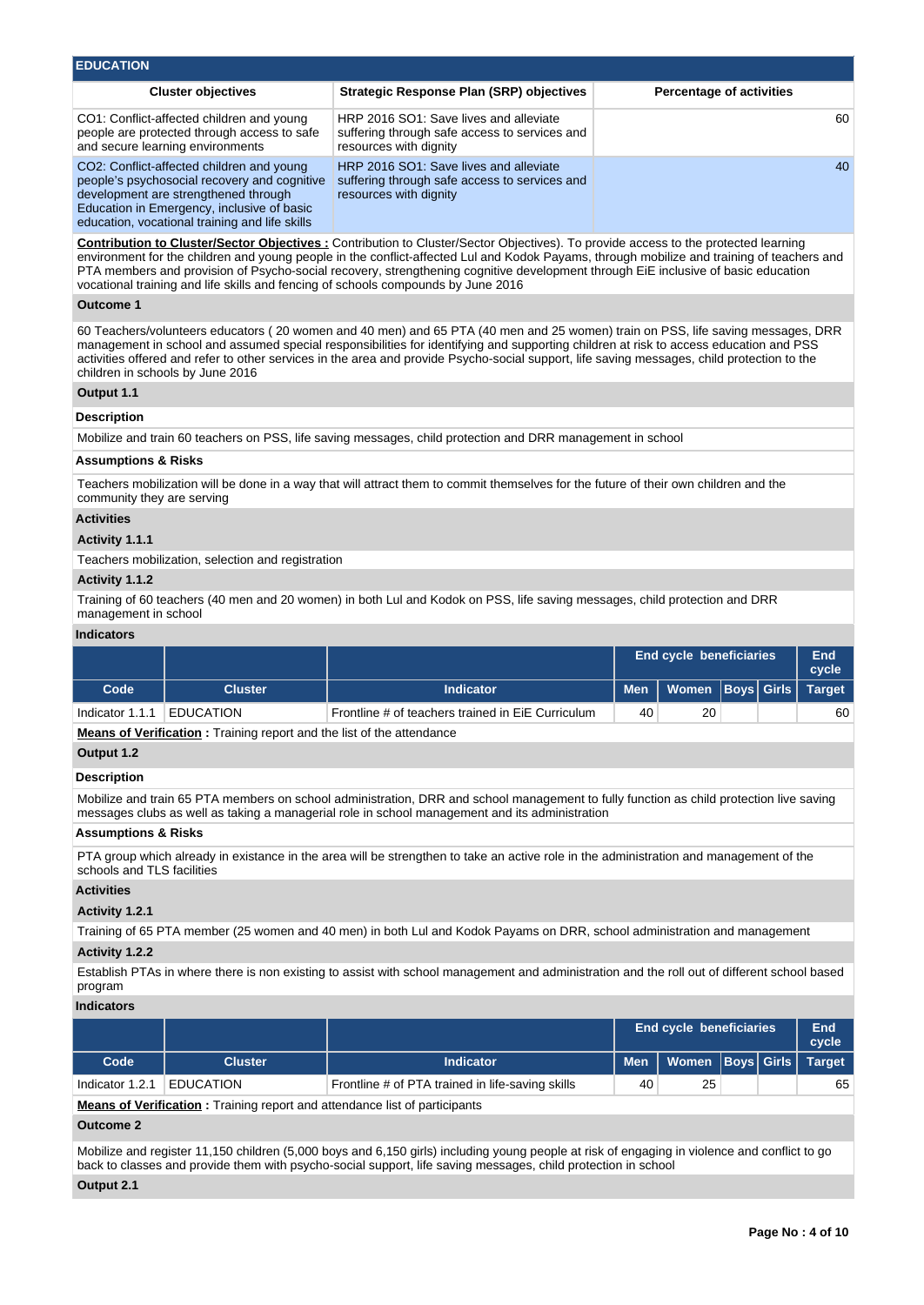# **Description**

Create mobilization awareness to register the school going children in the area so that they can resume their school activities

# **Assumptions & Risks**

Children and young people registered and are accessing school and vocational life skills training's being offered by the project

#### **Activities**

# **Activity 2.1.1**

Registration of school going children in the area to resume school activities

#### **Activity 2.1.2**

Provide psycho-social support, life saving messages and child protection in school

#### **Indicators**

|                 |                  | <b>End cycle beneficiaries</b>                             |  |                                     |      |      | End<br>cycle |
|-----------------|------------------|------------------------------------------------------------|--|-------------------------------------|------|------|--------------|
| Code            | Cluster          | <b>Indicator</b>                                           |  | Men   Women   Boys   Girls   Target |      |      |              |
| Indicator 2.1.1 | <b>EDUCATION</b> | Frontline # of IDP and host community children<br>enrolled |  |                                     | 1,50 | 1.85 | 3,350        |

**Means of Verification :** School registration for enrollment and daily school attendance

Indicator 3.1.1 EDUCATION Core Pipeline # of conflict-affected children

**Means of Verification :** list of distribution

## **Output 2.2**

#### **Description**

Provide psycho-social recovery, life-saving messages and vocational life skills training to children and youth in situations of conflict and emergencies

## **Assumptions & Risks**

Psycho-social recovery, life-saving messages and vocational life skills training will protect and uphold the rights of children and youth to education in situations of conflict and emergencies

# **Activities**

#### **Activity 2.2.1**

Training and awareness creation for children and out of school youth on landmine, small arms and light weapon as a preventive and protective means of saving the children lives

# **Activity 2.2.2**

Training out of school youth and young people on HIV/AIDS and Behavior Change Communication (BCC) as a mean of reducing negative peer pressure influence that will negatively affect their lives

#### **Indicators**

|                                                                       |                                                                          |                                                                                                                                                  | <b>End cycle beneficiaries</b> | End<br>cycle                   |             |                   |               |  |  |  |  |
|-----------------------------------------------------------------------|--------------------------------------------------------------------------|--------------------------------------------------------------------------------------------------------------------------------------------------|--------------------------------|--------------------------------|-------------|-------------------|---------------|--|--|--|--|
| Code                                                                  | <b>Cluster</b>                                                           | <b>Indicator</b>                                                                                                                                 | <b>Men</b>                     | <b>Women</b>                   | <b>Boys</b> | <b>Girls</b>      | <b>Target</b> |  |  |  |  |
| Indicator 2.2.1                                                       | <b>EDUCATION</b>                                                         | Frontline # of children who have developed live-<br>saving and life skills that are relevant and<br>immediately applicable                       |                                |                                | 1,50<br>0   | 1,85<br>0         | 3,350         |  |  |  |  |
| <b>Means of Verification:</b> Training reports and list of attendance |                                                                          |                                                                                                                                                  |                                |                                |             |                   |               |  |  |  |  |
| Outcome 3                                                             |                                                                          |                                                                                                                                                  |                                |                                |             |                   |               |  |  |  |  |
| Provision of learning, teaching and life skills materials             |                                                                          |                                                                                                                                                  |                                |                                |             |                   |               |  |  |  |  |
| Output 3.1                                                            |                                                                          |                                                                                                                                                  |                                |                                |             |                   |               |  |  |  |  |
| <b>Description</b>                                                    |                                                                          |                                                                                                                                                  |                                |                                |             |                   |               |  |  |  |  |
|                                                                       | Provide learning, teaching and life skills training materials to schools |                                                                                                                                                  |                                |                                |             |                   |               |  |  |  |  |
| <b>Assumptions &amp; Risks</b>                                        |                                                                          |                                                                                                                                                  |                                |                                |             |                   |               |  |  |  |  |
| children                                                              |                                                                          | Provision of learning, teaching and life skills materials to school will enable school to offer the best life saving learning activities for the |                                |                                |             |                   |               |  |  |  |  |
| <b>Activities</b>                                                     |                                                                          |                                                                                                                                                  |                                |                                |             |                   |               |  |  |  |  |
| Activity 3.1.1                                                        |                                                                          |                                                                                                                                                  |                                |                                |             |                   |               |  |  |  |  |
|                                                                       |                                                                          | Distribution of learning, teaching and life skills materials to schools in both Lul and Kodok areas                                              |                                |                                |             |                   |               |  |  |  |  |
| <b>Indicators</b>                                                     |                                                                          |                                                                                                                                                  |                                |                                |             |                   |               |  |  |  |  |
|                                                                       |                                                                          |                                                                                                                                                  |                                | <b>End cycle beneficiaries</b> |             |                   | End<br>cycle  |  |  |  |  |
| Code                                                                  | <b>Cluster</b>                                                           | <b>Indicator</b>                                                                                                                                 | <b>Men</b>                     | <b>Women</b>                   |             | <b>Boys</b> Girls | <b>Target</b> |  |  |  |  |

benefiting from education in emergencies supplies

1,50 0 1,85 0

**Page No : 5 of 10**

3,350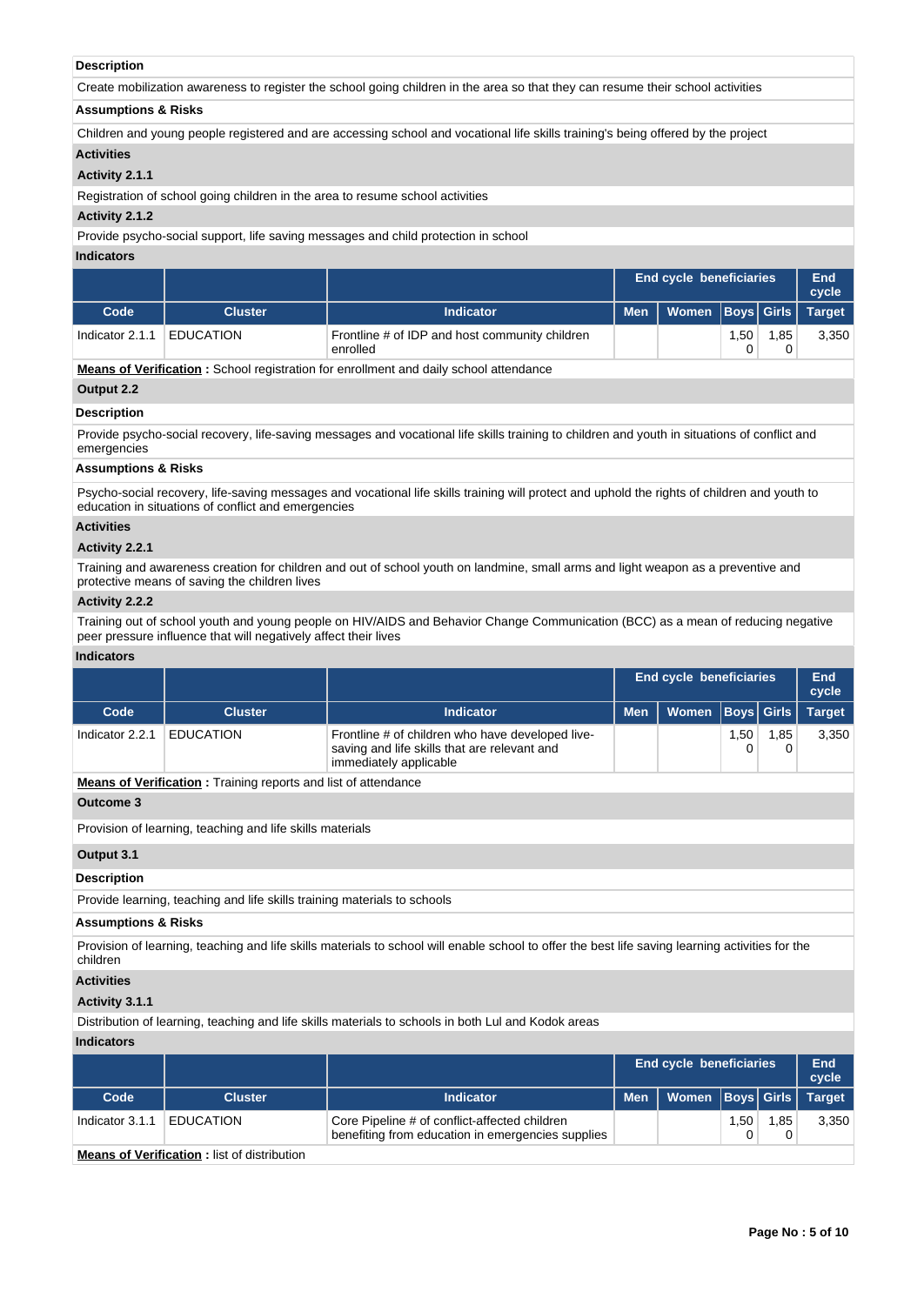# **Outcome 4**

For the project to effectively provide life-saving education through Psycho social Recovery and vocational life skills training as it's aiming at it will devotes to pay teachers some incentive to motivate them

# **Output 4.1**

#### **Description**

Payment of incentives for teachers and facilitators

#### **Assumptions & Risks**

Payment of incentives for teachers and facilitators will have a great impact on life saving education in those areas where teachers are not being paid their salaries by the government

#### **Activities**

**Activity 4.1.1** 

Payment of teachers and facilitators monthly incentives

#### **Indicators**

|                 |                  |                                                                                            | <b>End cycle beneficiaries</b> |                          |  |  | End<br>cycle  |
|-----------------|------------------|--------------------------------------------------------------------------------------------|--------------------------------|--------------------------|--|--|---------------|
| Code            | <b>Cluster</b>   | <b>Indicator</b>                                                                           |                                | Men   Women  Boys  Girls |  |  | <b>Target</b> |
| Indicator 4.1.1 | <b>EDUCATION</b> | Frontline # of teaching facilitators paid with<br>monthly incentives in displacement sites | 40                             | 20                       |  |  | 60            |

**Means of Verification :** # of teachers mobilized, trained and are providing education activities in those school, list of registered teachers

# **Additional Targets :**

# **M & R**

# **Monitoring & Reporting plan**

Reporting of monitoring information will be done through activity and progress reports. Activities narrative and financial reports will be send to CHF on quarterly basis. Progress reports will be done in line with CHF guidelines. Filed monitoring reports that will be generated from time to time will be retained as part of the project records. FYF uses reflection and learning which underpins its M&E framework and is integrated at all stages of the project cycle. In this project the key reflection and learning events that will be undertaken will include: monthly project review meetings and quarterly review meetings since the project will run for only five months in it timeframe of implementation. These meetings will reflect on activity implementation in relation to targets realized or not realized; community perspectives on project implementation and challenges and problems encountered especially those emanating from the community. This will provide the basis for adjustments/re-planning of the project activities

The project has planned to undertake consultation meetings with local authorities, these meetings are to identify local priorities and brief them on the project activities to enhance local participation. The meeting's agenda will incorporate do no harm analysis and conflict mapping to bring into perspective the conflict dynamics within the target communities. Data collection will be done both periodically and routinely using a variety of both formal and informal methods. Routine data collection will mainly apply in all objectives which are normally captures in the 5Ws will be done on a biweekly through the cluster

The monitoring and evaluation systems for this project have been designed in line with FYF Monitoring and Evaluation framework. Project monitoring will be undertaken as an integral part of project implementation and will focus on the inputs, activities and outputs. The key monitoring planning tools include the Timeline/work plan, which is part of this proposal. This plan provides the basis for M&E activities that will be undertaken by the project

#### **Workplan**

| <b>Activitydescription</b>                                                                                                                                                                                             | Year |   | $\mathbf{2}$ | 3        |                 | 5        | 6 | 8 | 9 | 10 |  |
|------------------------------------------------------------------------------------------------------------------------------------------------------------------------------------------------------------------------|------|---|--------------|----------|-----------------|----------|---|---|---|----|--|
| Activity 1.1.1: Teachers mobilization, selection and registration                                                                                                                                                      | 2016 |   | X            |          |                 |          |   |   |   |    |  |
| Activity 1.1.2: Training of 60 teachers (40 men and 20 women) in both Lul and<br>Kodok on PSS, life saving messages, child protection and DRR management in<br>school                                                  | 2016 |   | X            |          |                 |          |   |   |   |    |  |
| Activity 1.2.1: Training of 65 PTA member (25 women and 40 men) in both Lul and<br>Kodok Payams on DRR, school administration and management                                                                           | 2016 |   |              | X        |                 |          |   |   |   |    |  |
| Activity 1.2.2: Establish PTAs in where there is non existing to assist with school<br>management and administration and the roll out of different school based program                                                | 2016 |   |              | X        |                 |          |   |   |   |    |  |
| Activity 2.1.1: Registration of school going children in the area to resume school<br>activities                                                                                                                       | 2016 |   |              | X        |                 |          |   |   |   |    |  |
| Activity 2.1.2: Provide psycho-social support, life saving messages and child<br>protection in school                                                                                                                  | 2016 |   |              | $\times$ | ΙX.             | IX.      | X |   |   |    |  |
| Activity 2.2.1: Training and awareness creation for children and out of school youth<br>on landmine, small arms and light weapon as a preventive and protective means of<br>saving the children lives                  | 2016 |   |              |          | $\mathsf{\chi}$ |          |   |   |   |    |  |
| Activity 2.2.2: Training out of school youth and young people on HIV/AIDS and<br>Behavior Change Communication (BCC) as a mean of reducing negative peer<br>pressure influence that will negatively affect their lives | 2016 |   |              |          |                 | X        |   |   |   |    |  |
| Activity 3.1.1: Distribution of learning, teaching and life skills materials to schools in<br>both Lul and Kodok areas                                                                                                 | 2016 |   |              | X        |                 |          |   |   |   |    |  |
| Activity 4.1.1: Payment of teachers and facilitators monthly incentives                                                                                                                                                | 2016 | X | X.           | X.       | ΙX.             | $\times$ | x |   |   |    |  |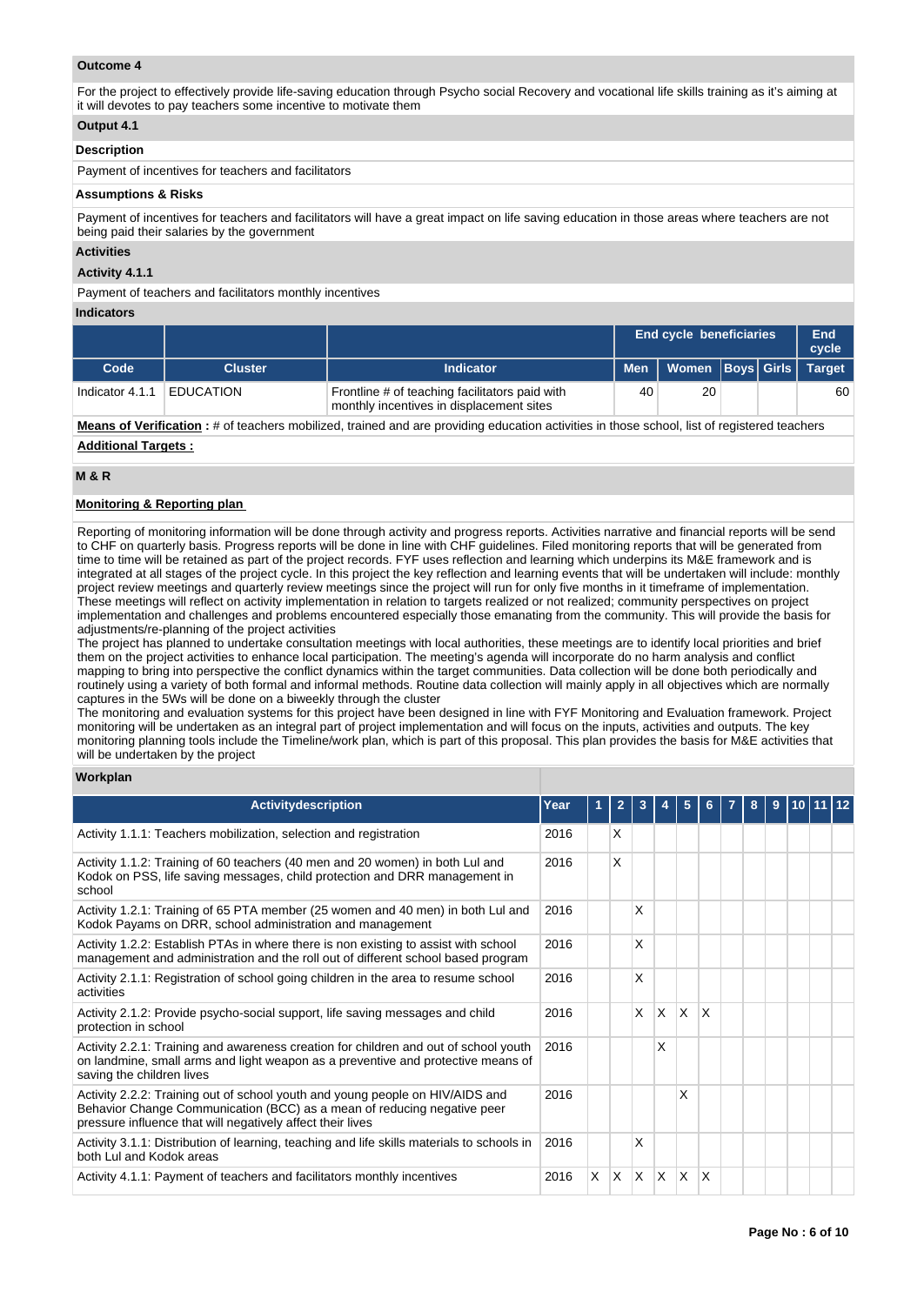# **Accountability to Affected Populations**

Fashoda Youth Forum (FYF) is a national NGO which has a good working relationship with the community in Fashoda County of which it's proposing this project for, some of the board members of FYF come from this community and they are obligated to report to the community on their work in the organization and on the other end the organization management have a responsibility to report to the community to show transparency of it work and ensure accountability to the populations.

1. FYF work with the community through organized groups such as PTAs, area chiefs and Payam administration who will help to determine priorities that the project will address

2. FYF involved the representatives of different sections of the community in project monitoring and also participate in project review meetings to ensure that the project is on track

3. Complaints and feedback mechanism are built into the project which will ensure that anyone is free to give feedback on the project in a non threatening environment

#### **Implementation Plan**

The implementation of the project activities is plan to take place in Fashoda County particularly in Lul Payam and Kodok Payam respectively The organization is not foreseeing any accessibility problem occurring during the implementation, but in case of unforeseen occurrences. PLAN A: is to implement 100% in Lul and Kodok Fashoda County. If, after a trigger date set six weeks from the project start, Fashoda County is considered unfeasible due to inaccessibility or insecurity, the allocated budget will be redirected to:

PLAN B: (Nyilwak) Panyikang County. If at the trigger date Panyikang is similarly inaccessible, activities will be redirected to: PLAN C: Orinyi. Should both Lul, Kodok and (Nyilwak) Panyikang be inaccessible at the trigger date, the budget will be redirected to any

accessible location which will be identified by both FYF and CHF

#### **Coordination with other Organizations in project area**

| Name of the organization                                                             | Areas/activities of collaboration and rationale                                                                                                                                                                                                                                                                                                                                                                                                                                                                                                                                                                                                                                                                                                                                                                                                                                                                                                                                                            |  |  |  |  |  |
|--------------------------------------------------------------------------------------|------------------------------------------------------------------------------------------------------------------------------------------------------------------------------------------------------------------------------------------------------------------------------------------------------------------------------------------------------------------------------------------------------------------------------------------------------------------------------------------------------------------------------------------------------------------------------------------------------------------------------------------------------------------------------------------------------------------------------------------------------------------------------------------------------------------------------------------------------------------------------------------------------------------------------------------------------------------------------------------------------------|--|--|--|--|--|
| Education cluster UNICEF FAO WFP Child protection sub-cluster<br><b>WASH cluster</b> | FYF routinely collaborates with other agencies and institutions<br>operating in the target areas to avoid duplication of interventions and<br>to coordinate service delivery in the area with other NGOs operating<br>there. FYF is a member/partner of education and FSL clusters.<br>Furthermore, FYF is active in the network of NNGOs working in<br>South Sudan based in Juba and at the state level, with their<br>representatives meeting monthly in an NNGO forum. FYF has<br>already established office in Juba to ensure that key program and<br>operations staff are available for all coordination and donor<br>meetings. FYF is also committed to maximize the opportunities along<br>this role to enhance inter-agency cooperation and improved joint<br>planning of interventions in the coming year – with a special focus on<br>the IDPs movement. FYF will coordinate efforts with higher-level<br>officials from the line Ministries such as Education, Health,<br>Agriculture and Water |  |  |  |  |  |

#### **Environment Marker Of The Project**

N/A: Not applicable, only used for a small number of services

#### **Gender Marker Of The Project**

2a-The project is designed to contribute significantly to gender equality

#### **Justify Chosen Gender Marker Code**

In the proposed project FYF will ensure that the needs of boys , girls, men and women are taken into account. Firstly the project will support the participation of women especially in their ambitions to join the teaching. PTA composition will include both men and women to ensure that the individual needs of the different sexes are addressed during meetings and consultations. Construction of latrines will also ensure that there are different latrines for boy and girls. Both boys and girls will be encouraged to actively participate in school activities. All data collected for this project will be aggregated by sex to ensure that no group is left behind and that all are included in the project

#### **Protection Mainstreaming**

The UN General Assembly resolution on 'the right to education in emergency situations emphasizes the obligation to secure education for all children regardless of context. The UN Secretary General's Education Initiative, "Education First", also upholds the right to education in conflict and humanitarian emergencies, reinforcing the GA resolution. We are committed to protect and uphold the rights of all children and youth to an education in situations of conflict and emergencies, with particular emphasis on marginalized groups including internally displaced populations, girls, ethnic minorities and children and youth with disabilities

FYF during the project implementation period will carry out analysis of context-specific factors that make individuals or groups vulnerable, make changes to project facilities or activities to include those individuals or groups identified as particularly vulnerable in context. This project is designed to provide child friendly facilities/spaces. Among other rights, FYF consider that children have the right to protection from violence, abuse, neglect and exploitation more than others within the community

#### **Country Specific Information**

#### **Safety and Security**

Fashoda Youth Forum (FYF) is well aware of the security risks and has clear staffs security policies. FYF takes all necessary precautionary measures to ensure staff security while operating in the project areas. FYF will liaise with UN-OCHA and other NGOs consortium and, as such, our staffs benefits greatly from UN-OCHA security arrangements. The vast majority of field staffs are South Sudanese national. In case of deterioration in security in any of FYF's areas of operation, there are elaborate mechanisms in place to take our staffs to safety or evacuate them from there if necessary. In such circumstance, an OCHA security team would work with FYF management to ensure the safety of FYF staff involved

FYF will take proactive action to ensure individuals, groups and conflict affected populations in Lul and Kodok areas to have equitable access to assistance, protection and information

**Access**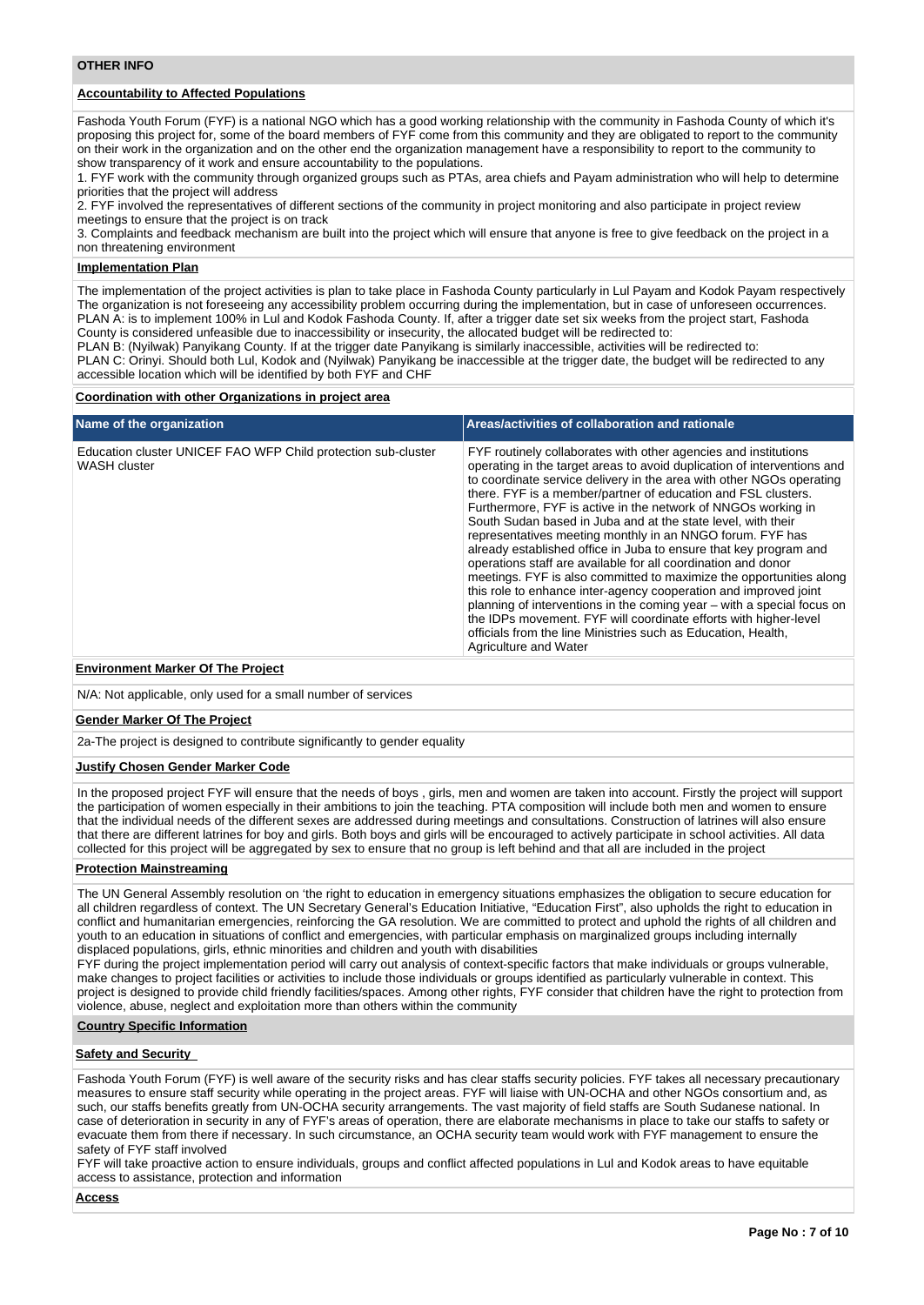FYF has a comparative advantage of being flexible and innovative in working with these IDPs and host communities, the organization is knowledgeable of the community cultural practice

Most of FYF staffs are field based and interact with the community members, staffs can easily access the project sites of operation as well as meeting with the area chiefs to advocate for reopening of school and encourage the children to go back to school.

**BUDGET**

| <b>BUDGEI</b> |                                                                                                                                                                                                                                                                                                                                                                                                                                                                                                                                                                                                                                                                                                                                                                                                                                                                                            |   |                  |                       |                                                 |                           |                   |  |  |  |  |
|---------------|--------------------------------------------------------------------------------------------------------------------------------------------------------------------------------------------------------------------------------------------------------------------------------------------------------------------------------------------------------------------------------------------------------------------------------------------------------------------------------------------------------------------------------------------------------------------------------------------------------------------------------------------------------------------------------------------------------------------------------------------------------------------------------------------------------------------------------------------------------------------------------------------|---|------------------|-----------------------|-------------------------------------------------|---------------------------|-------------------|--|--|--|--|
| <b>Code</b>   | <b>Budget Line Description</b>                                                                                                                                                                                                                                                                                                                                                                                                                                                                                                                                                                                                                                                                                                                                                                                                                                                             |   | $D / S$ Quantity | <b>Unit</b><br>cost   | <b>Duration</b><br><b>Recurran</b><br><b>ce</b> | $\%$<br>charged<br>to CHF | <b>Total Cost</b> |  |  |  |  |
|               | <b>Staff and Other Personnel Costs</b>                                                                                                                                                                                                                                                                                                                                                                                                                                                                                                                                                                                                                                                                                                                                                                                                                                                     |   |                  |                       |                                                 |                           |                   |  |  |  |  |
| 1.1           | <b>Project Manager</b>                                                                                                                                                                                                                                                                                                                                                                                                                                                                                                                                                                                                                                                                                                                                                                                                                                                                     | S |                  | $1 \mid 2,000$        | 6                                               | 50%                       | 6,000.00          |  |  |  |  |
|               |                                                                                                                                                                                                                                                                                                                                                                                                                                                                                                                                                                                                                                                                                                                                                                                                                                                                                            |   |                  | .00                   |                                                 |                           |                   |  |  |  |  |
|               | This budget line will cater for the percentage of the project manager who will be responsible for the overall management of the<br>project field activities implementation, He is currently based in Juba with frequent travel to the field, he has committed 50% of his<br>time for this project implementation in Fashoda County, since he has already committed 50% of his time on the other CHF<br>project in Panyikang County field, his monthly stipend including health insurance and social security to be charge to CHF for the<br>duration of six months for this project implementation which has been calculated at the rate of 1,000 USD per month which is<br>50% of his monthly salary                                                                                                                                                                                      |   |                  |                       |                                                 |                           |                   |  |  |  |  |
| 1.2           | <b>Project Field Coordinator</b>                                                                                                                                                                                                                                                                                                                                                                                                                                                                                                                                                                                                                                                                                                                                                                                                                                                           | D |                  | 1 900.0<br>0          | 6                                               | 50%                       | 2,700.00          |  |  |  |  |
|               | This budget line will cater for the percentage of the project field coordinator who will be responsible for the overall management<br>of the project field activities implementation, He is currently based in Juba with frequent travel to the field, he has committed 50%<br>of his time for this project implementation in Fashoda County, since he has already committed 50% of his time on the other CHF<br>project in Panyikang County field, his monthly stipend including health insurance and social security to be charge to CHF for the<br>duration of six months for this project implementation which has been calculated at the rate of 450 USD per month which is 50%<br>of his monthly salary                                                                                                                                                                              |   |                  |                       |                                                 |                           |                   |  |  |  |  |
| 1.3           | <b>Project Field Officer</b>                                                                                                                                                                                                                                                                                                                                                                                                                                                                                                                                                                                                                                                                                                                                                                                                                                                               | D |                  | 3 500.0<br>0          | 6                                               | 100%                      | 9,000.00          |  |  |  |  |
|               | This budget line will cater for the (3) Field Officers to be employed for the implementation of this project activities in the field and<br>engage with the local community and their leaders and the local authorities as well before, during and after the implementation, to<br>solicit local participation in the project implementation. they will commit 100% of their time on the implementation of the project<br>activities including provision of weekly reporting from the field level, their monthly stipend including health insurance and social<br>security has been calculated at the rate of 500 USD each person per month to be charge 100% to CHF for the duration of this<br>project implementation                                                                                                                                                                    |   |                  |                       |                                                 |                           |                   |  |  |  |  |
| 1.4           | <b>PSS Officer</b>                                                                                                                                                                                                                                                                                                                                                                                                                                                                                                                                                                                                                                                                                                                                                                                                                                                                         | D |                  | $2 \mid 300.0$<br>0   | 6                                               | 100%                      | 3,600.00          |  |  |  |  |
|               | There will be (2) four PSS & CP Officers to be employed for the implementation of psychosocial support and child protection<br>activities, they will fully commit 100% of their time on the implementation of the project activities including provision of weekly<br>reporting from the field level as they are currently based in Kodok and their monthly stipend including health insurance and social<br>security has been calculated at the rate of 300 USD each person per month to be charge 100% to CHF for the duration of this<br>project implementation                                                                                                                                                                                                                                                                                                                         |   |                  |                       |                                                 |                           |                   |  |  |  |  |
| 1.5           | Logistic officer                                                                                                                                                                                                                                                                                                                                                                                                                                                                                                                                                                                                                                                                                                                                                                                                                                                                           | D |                  | $2 \mid 1,000$<br>.00 | 6                                               | 50%                       | 6,000.00          |  |  |  |  |
|               | 2 Field logistics Officers will be employed for the project logistic in the field and Juba level; he is currently based in Kodok and<br>Juba and will dedicate 50% of their times for the overall implementation of the project activities in the field including field activities<br>report. His monthly stipend including health insurance and social security has been calculated at the rate of 1000 USD per month<br>and charge 50% to CHF for the duration of this project implementation                                                                                                                                                                                                                                                                                                                                                                                            |   |                  |                       |                                                 |                           |                   |  |  |  |  |
| 1.6           | Finance & Admin, Officers                                                                                                                                                                                                                                                                                                                                                                                                                                                                                                                                                                                                                                                                                                                                                                                                                                                                  | S |                  | $2 \mid 1,200$<br>.00 | 6                                               | 50%                       | 7,200.00          |  |  |  |  |
|               | Two (2) Finance & administration officers will be employed for the control of project activities funds and quard the implementation<br>of project activities in consultation with the project field staffs and the management. Finance & administrative officer is currently<br>based in Juba but will be required to travel from time to time between field and Juba office to monitor how the project is being<br>implemented in regard to budget line of the project activities. The officer will commit 50% of his time on the implementation of the<br>project activities including provision of weekly financial reporting from the field level, his monthly stipend including health<br>insurance and social security has been calculated out of 1850 USD normal salary at the rate of 925 USD per month to be charge<br>50% to CHF for the duration of this project implementation |   |                  |                       |                                                 |                           |                   |  |  |  |  |
| 1.7           | Executive director                                                                                                                                                                                                                                                                                                                                                                                                                                                                                                                                                                                                                                                                                                                                                                                                                                                                         | S |                  | $1 \mid 3,000$<br>.00 | 6                                               | 50%                       | 9,000.00          |  |  |  |  |
|               | The executive director will take an overall management of the project activities overseeing the implementation in the field, he is<br>required to travel from time to time between field and Juba office to monitor how the project is being implemented, will committed<br>50% of his time for the implementation of this project in the field. His monthly stipend including health insurance and social<br>security has been calculated at a rate 3000 per month which will be charge 50% to CHF for the duration of this project<br>implementation                                                                                                                                                                                                                                                                                                                                     |   |                  |                       |                                                 |                           |                   |  |  |  |  |
|               | <b>Section Total</b>                                                                                                                                                                                                                                                                                                                                                                                                                                                                                                                                                                                                                                                                                                                                                                                                                                                                       |   |                  |                       |                                                 |                           | 43,500.00         |  |  |  |  |
|               | <b>Supplies, Commodities, Materials</b>                                                                                                                                                                                                                                                                                                                                                                                                                                                                                                                                                                                                                                                                                                                                                                                                                                                    |   |                  |                       |                                                 |                           |                   |  |  |  |  |
| 2.1           | Teachers mobilization, selection and registration                                                                                                                                                                                                                                                                                                                                                                                                                                                                                                                                                                                                                                                                                                                                                                                                                                          | D | 60               | 5.00                  | 1                                               | 100%                      | 300.00            |  |  |  |  |
|               | This budget line will cater for water and snak for teachers mobilization meetings and registration, it has been calculated at the<br>rate of 5 dollars per person per each meeting x 60 teachers                                                                                                                                                                                                                                                                                                                                                                                                                                                                                                                                                                                                                                                                                           |   |                  |                       |                                                 |                           |                   |  |  |  |  |
| 2.2           | Train 60 teachers (40 men and 20 women) in both Lul and<br>Kodok on PSS, life saving messages, child protection and<br>DRR management in school                                                                                                                                                                                                                                                                                                                                                                                                                                                                                                                                                                                                                                                                                                                                            | D |                  | 60 10.00              | 3                                               | 100%                      | 1,800.00          |  |  |  |  |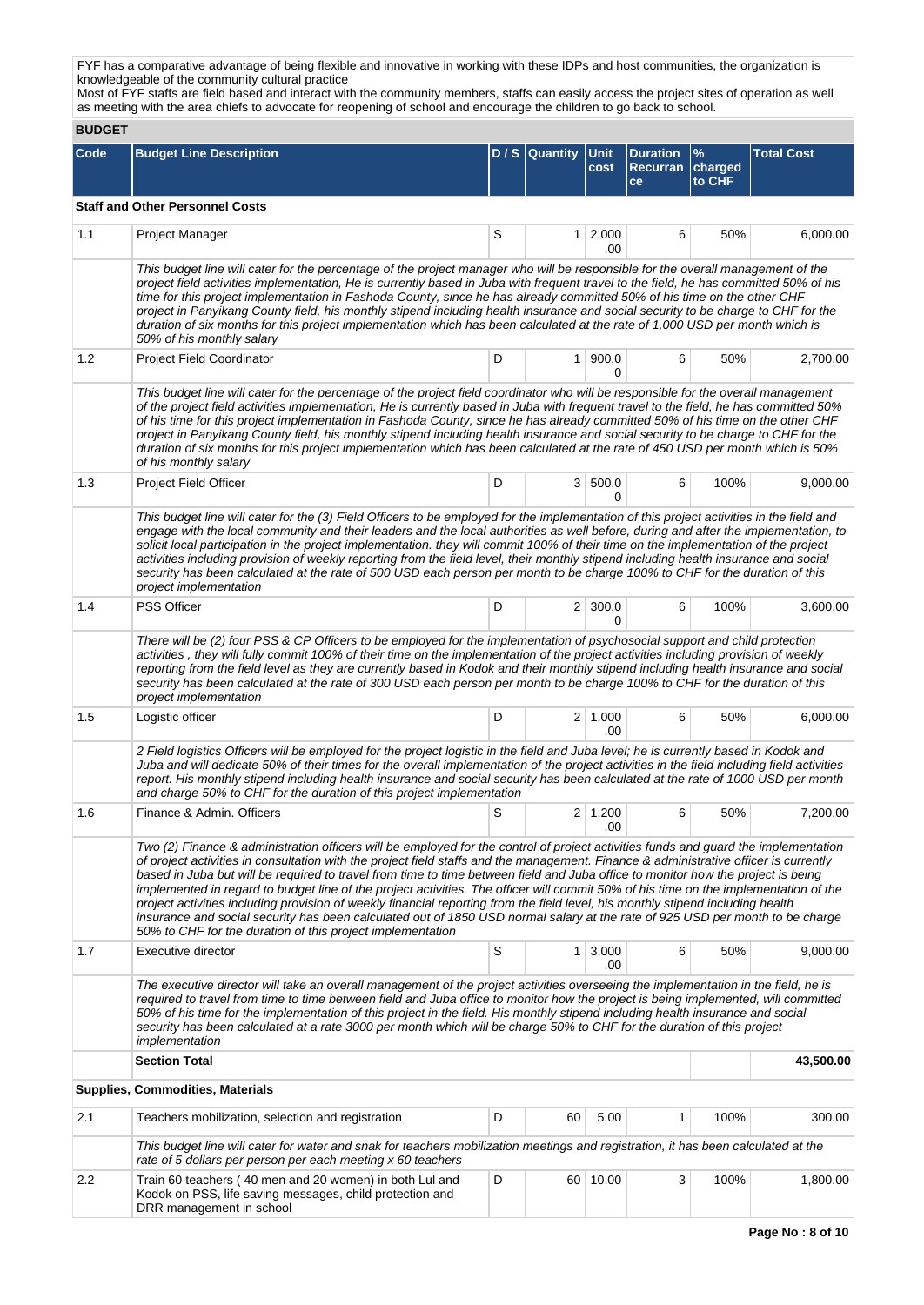|                  | Teachers training workshops on PSS, life saving messages, child protection and DRR management in school will be conducted<br>in both Lul and Kodok, the budget has been calculated at the rate of 5 per person x 60 x workshops and the rate calculated will<br>cater for the training venue, food and training materials                                                                                                                                                                                                      |                                                                                                                                                                                                                                                                                                                                                                                                                                                                                                                                                                                                                                                                                                                                                                                                                                                                                                                              |                |                       |              |      |           |  |  |  |  |  |  |
|------------------|--------------------------------------------------------------------------------------------------------------------------------------------------------------------------------------------------------------------------------------------------------------------------------------------------------------------------------------------------------------------------------------------------------------------------------------------------------------------------------------------------------------------------------|------------------------------------------------------------------------------------------------------------------------------------------------------------------------------------------------------------------------------------------------------------------------------------------------------------------------------------------------------------------------------------------------------------------------------------------------------------------------------------------------------------------------------------------------------------------------------------------------------------------------------------------------------------------------------------------------------------------------------------------------------------------------------------------------------------------------------------------------------------------------------------------------------------------------------|----------------|-----------------------|--------------|------|-----------|--|--|--|--|--|--|
| 2.3              | Mobilization and Selection of PTAs                                                                                                                                                                                                                                                                                                                                                                                                                                                                                             | D                                                                                                                                                                                                                                                                                                                                                                                                                                                                                                                                                                                                                                                                                                                                                                                                                                                                                                                            | 65             | 5.00                  | 2            | 100% | 650.00    |  |  |  |  |  |  |
|                  | This budget line will cater for water and snack for mobilization and selection of PTAs members, it has been calculated at the rate<br>of 5 dollars per person x 65 PTA members                                                                                                                                                                                                                                                                                                                                                 |                                                                                                                                                                                                                                                                                                                                                                                                                                                                                                                                                                                                                                                                                                                                                                                                                                                                                                                              |                |                       |              |      |           |  |  |  |  |  |  |
| 2.4              | Train 65 PTA member (25 women and 40 men) in both Lul and   D<br>Kodok on DRR, school administration and management                                                                                                                                                                                                                                                                                                                                                                                                            |                                                                                                                                                                                                                                                                                                                                                                                                                                                                                                                                                                                                                                                                                                                                                                                                                                                                                                                              |                | 65 10.00              | 1            | 100% | 650.00    |  |  |  |  |  |  |
|                  | The PTAs training workshops budget line on DRR, school administration and management has been calculated at the rate of 50<br>per each person x 65 people and has been calculated to cater for water, food and training materials                                                                                                                                                                                                                                                                                              |                                                                                                                                                                                                                                                                                                                                                                                                                                                                                                                                                                                                                                                                                                                                                                                                                                                                                                                              |                |                       |              |      |           |  |  |  |  |  |  |
| 2.5              | Registration of school going children in the area to resume<br>school activities                                                                                                                                                                                                                                                                                                                                                                                                                                               | D                                                                                                                                                                                                                                                                                                                                                                                                                                                                                                                                                                                                                                                                                                                                                                                                                                                                                                                            | 3350           | 0.50                  | 1            | 100% | 1,675.00  |  |  |  |  |  |  |
|                  | This budget line will cater for only the stationary                                                                                                                                                                                                                                                                                                                                                                                                                                                                            |                                                                                                                                                                                                                                                                                                                                                                                                                                                                                                                                                                                                                                                                                                                                                                                                                                                                                                                              |                |                       |              |      |           |  |  |  |  |  |  |
| 2.6              | Training and awareness creation for children and out of school<br>youth on landmine, small arms and light weapon as a<br>preventive and protective means of saving the children lives                                                                                                                                                                                                                                                                                                                                          | D                                                                                                                                                                                                                                                                                                                                                                                                                                                                                                                                                                                                                                                                                                                                                                                                                                                                                                                            | 3350           | 0.50                  | 1            | 100% | 1,675.00  |  |  |  |  |  |  |
|                  | This awareness creation training workshops on on landmine, small arms and light weapon as a preventive and protective means<br>of saving the children lives will be conducted in both Lul and Kodok to help the children understand their role within the<br>community and avoid violence behavior, the budget has been calculated at the rate of 6 per each person x 11,150 people, the<br>budget will cater for water, food and training materials                                                                           |                                                                                                                                                                                                                                                                                                                                                                                                                                                                                                                                                                                                                                                                                                                                                                                                                                                                                                                              |                |                       |              |      |           |  |  |  |  |  |  |
| 2.7              | Training out of school youth and young people on HIV/AIDS<br>and Behavior Change Communication (BCC) as a mean of<br>reducing negative peer pressure influence that will negatively<br>affect their lives                                                                                                                                                                                                                                                                                                                      | D                                                                                                                                                                                                                                                                                                                                                                                                                                                                                                                                                                                                                                                                                                                                                                                                                                                                                                                            | 3350           | 0.50                  | $\mathbf{1}$ | 100% | 1,675.00  |  |  |  |  |  |  |
|                  | This training on HIV/AIDS and Behavior Change Communication (BCC) as a mean of reducing negative peer pressure influence<br>that will negatively affect their lives as a preventive and protective means of saving the children lives will be conducted in both Lul<br>and Kodok to help the children understand their role within the community and avoid violence behavior, the budget has been<br>calculated at the rate of 6 per each person x 11,150 people, the budget will cater for water, food and training materials |                                                                                                                                                                                                                                                                                                                                                                                                                                                                                                                                                                                                                                                                                                                                                                                                                                                                                                                              |                |                       |              |      |           |  |  |  |  |  |  |
| 2.8              | Distribution of learning, teaching and life skills materials to<br>schools in both Lul and Kodok areas                                                                                                                                                                                                                                                                                                                                                                                                                         | D                                                                                                                                                                                                                                                                                                                                                                                                                                                                                                                                                                                                                                                                                                                                                                                                                                                                                                                            | 50             | 5.00                  | 1            | 100% | 250.00    |  |  |  |  |  |  |
|                  | This budget line will cater for the internal transport and volunteers who will help in carry out the distribution of school materials                                                                                                                                                                                                                                                                                                                                                                                          |                                                                                                                                                                                                                                                                                                                                                                                                                                                                                                                                                                                                                                                                                                                                                                                                                                                                                                                              |                |                       |              |      |           |  |  |  |  |  |  |
| 2.9              | Payment of teachers and facilitators monthly incentives                                                                                                                                                                                                                                                                                                                                                                                                                                                                        | D                                                                                                                                                                                                                                                                                                                                                                                                                                                                                                                                                                                                                                                                                                                                                                                                                                                                                                                            |                | 60 60.00              | 6            | 100% | 21,600.00 |  |  |  |  |  |  |
|                  | This budget is for the payment of teachers incentive as a motivation to boost their commitment for teaching the children in schools                                                                                                                                                                                                                                                                                                                                                                                            |                                                                                                                                                                                                                                                                                                                                                                                                                                                                                                                                                                                                                                                                                                                                                                                                                                                                                                                              |                |                       |              |      |           |  |  |  |  |  |  |
| 2.10             | Learning and teaching materials                                                                                                                                                                                                                                                                                                                                                                                                                                                                                                | D                                                                                                                                                                                                                                                                                                                                                                                                                                                                                                                                                                                                                                                                                                                                                                                                                                                                                                                            | 1 <sup>1</sup> | 4,230<br>.00          | 1            | 100% | 4,230.00  |  |  |  |  |  |  |
|                  | This budget line will cater for some learning and teaching materials as we wait for the major pipeline supplies from UNICEF                                                                                                                                                                                                                                                                                                                                                                                                    |                                                                                                                                                                                                                                                                                                                                                                                                                                                                                                                                                                                                                                                                                                                                                                                                                                                                                                                              |                |                       |              |      |           |  |  |  |  |  |  |
|                  | <b>Section Total</b>                                                                                                                                                                                                                                                                                                                                                                                                                                                                                                           |                                                                                                                                                                                                                                                                                                                                                                                                                                                                                                                                                                                                                                                                                                                                                                                                                                                                                                                              |                |                       |              |      | 34,505.00 |  |  |  |  |  |  |
| <b>Equipment</b> |                                                                                                                                                                                                                                                                                                                                                                                                                                                                                                                                |                                                                                                                                                                                                                                                                                                                                                                                                                                                                                                                                                                                                                                                                                                                                                                                                                                                                                                                              |                |                       |              |      |           |  |  |  |  |  |  |
| 3.1              | Car rental                                                                                                                                                                                                                                                                                                                                                                                                                                                                                                                     | S                                                                                                                                                                                                                                                                                                                                                                                                                                                                                                                                                                                                                                                                                                                                                                                                                                                                                                                            | 1              | 100.0<br>0            | 200          | 50%  | 10,000.00 |  |  |  |  |  |  |
|                  | This will help facilitate the staffs movement in support of the project implementation                                                                                                                                                                                                                                                                                                                                                                                                                                         |                                                                                                                                                                                                                                                                                                                                                                                                                                                                                                                                                                                                                                                                                                                                                                                                                                                                                                                              |                |                       |              |      |           |  |  |  |  |  |  |
| 3.2              | Computer Laptop                                                                                                                                                                                                                                                                                                                                                                                                                                                                                                                | S                                                                                                                                                                                                                                                                                                                                                                                                                                                                                                                                                                                                                                                                                                                                                                                                                                                                                                                            |                | 2   500.0<br>0        | 1            | 100% | 1,000.00  |  |  |  |  |  |  |
|                  |                                                                                                                                                                                                                                                                                                                                                                                                                                                                                                                                | This computer Laptop will be use for the data collection and report writing in the field to easy the paper work and avoid miss                                                                                                                                                                                                                                                                                                                                                                                                                                                                                                                                                                                                                                                                                                                                                                                               |                |                       |              |      |           |  |  |  |  |  |  |
| 3.3              | placement of information on the project implementation<br><b>Printer Copier</b>                                                                                                                                                                                                                                                                                                                                                                                                                                                | S                                                                                                                                                                                                                                                                                                                                                                                                                                                                                                                                                                                                                                                                                                                                                                                                                                                                                                                            |                | $1 \mid 1,000$<br>.00 | 1            | 100% | 1,000.00  |  |  |  |  |  |  |
|                  | This will help in report production and photocopying of the project reports                                                                                                                                                                                                                                                                                                                                                                                                                                                    |                                                                                                                                                                                                                                                                                                                                                                                                                                                                                                                                                                                                                                                                                                                                                                                                                                                                                                                              |                |                       |              |      |           |  |  |  |  |  |  |
|                  | <b>Section Total</b>                                                                                                                                                                                                                                                                                                                                                                                                                                                                                                           |                                                                                                                                                                                                                                                                                                                                                                                                                                                                                                                                                                                                                                                                                                                                                                                                                                                                                                                              |                |                       |              |      | 12,000.00 |  |  |  |  |  |  |
| <b>Travel</b>    |                                                                                                                                                                                                                                                                                                                                                                                                                                                                                                                                |                                                                                                                                                                                                                                                                                                                                                                                                                                                                                                                                                                                                                                                                                                                                                                                                                                                                                                                              |                |                       |              |      |           |  |  |  |  |  |  |
| 5.1              | Staffs air travel from Juba to Wau Shilluk/Kodok                                                                                                                                                                                                                                                                                                                                                                                                                                                                               | D                                                                                                                                                                                                                                                                                                                                                                                                                                                                                                                                                                                                                                                                                                                                                                                                                                                                                                                            | 3 <sup>1</sup> | 200.0<br>0            | 12           | 100% | 7,200.00  |  |  |  |  |  |  |
| 5.2              |                                                                                                                                                                                                                                                                                                                                                                                                                                                                                                                                | Executive director will have four (4) round trips from Juba to Kodok the project site in the course of the project implementation,<br>one (1) trip (to and fro) is budgeted at 400 USD $x$ 4 = 1,600, for the monitoring of the project activities on the site, Program<br>manager will have six (6) round trips from Juba to Kodok the project site in the course of the project implementation, one (1) trip<br>(to and fro) is budgeted at 400 USD $x 6 = 2,400$ , Finance officer will have three (3) round trips to the project site in the course of<br>the project implementation to collect financial forms from the field office for reporting, one (1) trip (to and fro) is budgeted at 400<br>USD x 3 = 1,200 by air and 2000 USD is budgeted for the extra luggage's, all the travel cost are charge 100% to CHF<br>3 20.00<br>Daily Substances Allowance/Per Diem for the staffs<br>D<br>100%<br>4,740.00<br>79 |                |                       |              |      |           |  |  |  |  |  |  |
|                  |                                                                                                                                                                                                                                                                                                                                                                                                                                                                                                                                |                                                                                                                                                                                                                                                                                                                                                                                                                                                                                                                                                                                                                                                                                                                                                                                                                                                                                                                              |                |                       |              |      |           |  |  |  |  |  |  |